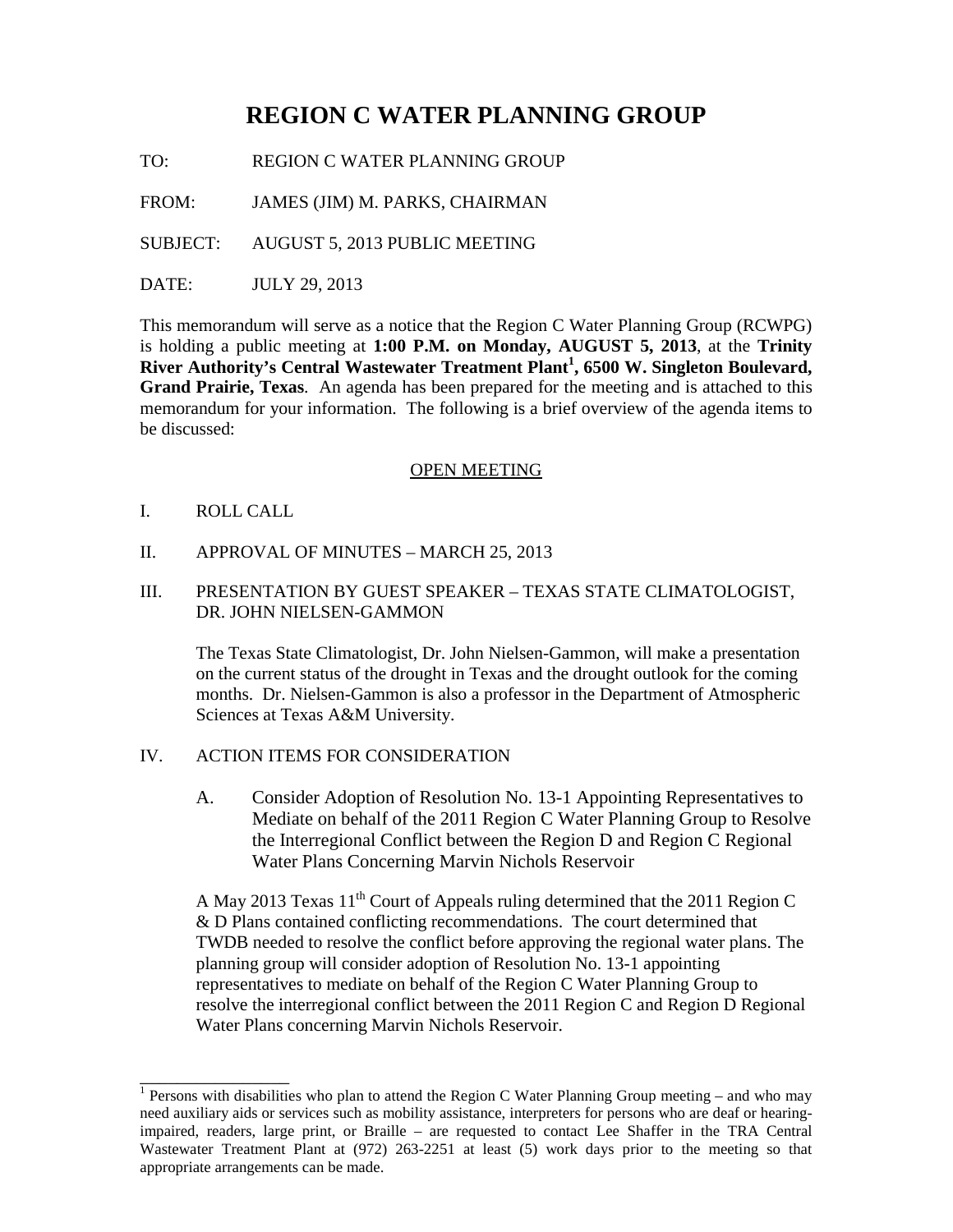B. Consider Adoption of Resolution No. 13-2 Authorizing Region C Water Planning Group Chairman to Participate on a Stakeholder Committee to Develop Prioritization Standards for the State Water Implementation Fund for Texas (SWIFT) and State Water Implementation Revenue Fund for Texas (SWIRFT) Provided Passage of Constitutional Amendment Proposed by Senate Joint Resolution on Nov. 5<sup>th</sup>

Approved by the Texas Legislature, HB4, SJR1, and HB1025 outline the implementation process for future funding of water supply projects recommended in the State Water Plan. This may require the development of prioritization standards for the SWIFT and SWIRFT if the constitutional amendment proposed by the Senate Joint Resolution on Nov.  $5<sup>th</sup>$  passes. Consider the adoption of Resolution No. 13-2 authorizing Chairman Jim Parks to participate on a stakeholder committee to develop these standards.

C. Consider Approval of Population and Municipal Water Use Projections

The consultant team has revised TWDB's initial population and municipal demand projections using TWDB Guidelines and information obtained from surveys, contact with Water User Groups, recent reports and studies, and other information. Consultants will present this information, and the planning group will consider approval of the projections. The RCWPG may choose to appoint someone with authority to resolve any last minute projection negotiations as necessary with the stipulation that changes do not significantly change the overall projections.

D. Consider Approval of TWDB Required Values for Mining Water Use Projections in 3 Counties

Subsequent to the RCWPG approval of Non-Municipal Water Use Projections, the TWDB rejected RCWPG's recommended changes to the mining projections for Collin, Grayson, and Rockwall Counties and is requiring approval of TWDB recommended projections.

E. Consider Approval of Summer 2013 Newsletter

The group will consider approval of the Summer 2013 Newsletter. Article topics include: Population and Demand Projections, Conservation Update, Legislative Update, and Recent Court Rulings.

## V. DISCUSSION ITEMS

A. Recent Administrative Law Judges' Recommendation Regarding Lake Ralph Hall Water Right

A June 2013 Proposal for Decision was released by the State Office of Administrative Hearings regarding Upper Trinity Regional Water District's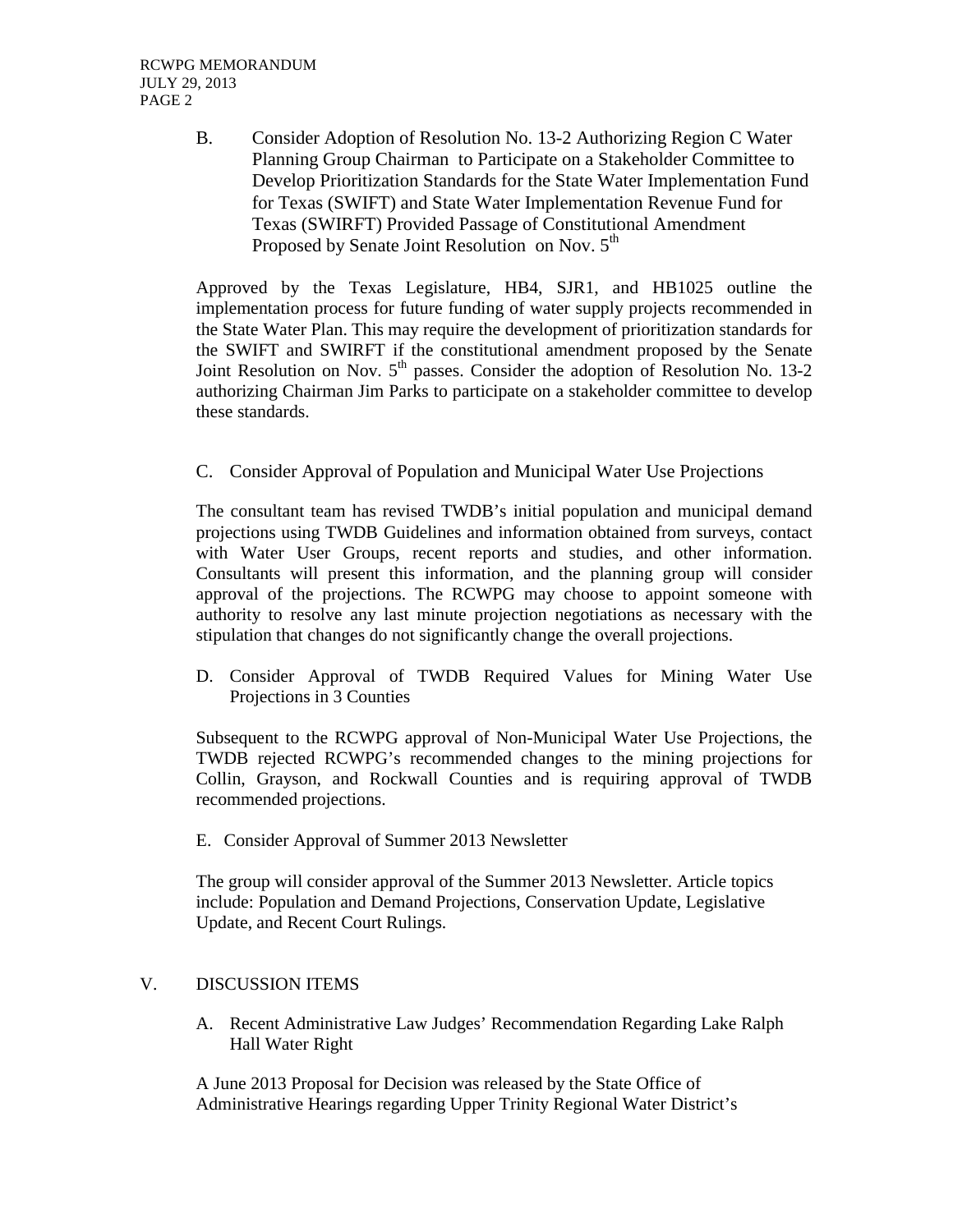application for water use permit for Lake Ralph Hall. The recommendation was that the TCEQ grant the application with some minor modifications.

B. Recent Court Ruling Regarding Oklahoma Water Supply

A June 2013 Supreme Court ruling determined that Tarrant Regional Water District does not have the right to acquire water under the Red River Compact from within Oklahoma.

C. Allocation of Current Supplies (Task 3)

Consultants will update the RCWPG on the analysis of currently available supplies in Region C and how those supplies will now be allocated to individual water user groups.

D. Update on Water Management Strategies (Task 4)

At the next meeting, RCWPG will need to approve the list of Potentially Feasible Water Management Strategies. Any new projects being considered by WWPs or WUGs should be included on this list.

E. Overall Project Status Update and Schedule

Consultants will update the RCWPG on the overall status of Region C planning.

F. Next Steps

## VI. OTHER DISCUSSION

- A. Updates from the Chair
- B. Report from Regional Liaisons
- C. Report from Texas Water Development Board
- D. Report from Texas Department of Agriculture
- E. Report from Texas Parks and Wildlife Department
- F. Other Reports
- G. Confirm Date and Location of Next Meeting Date, Time, and Location to be Determined. Potential date, December 2013.
- H. Public Comments

## VII. ADJOURNMENT

The following items are enclosed with this memorandum: